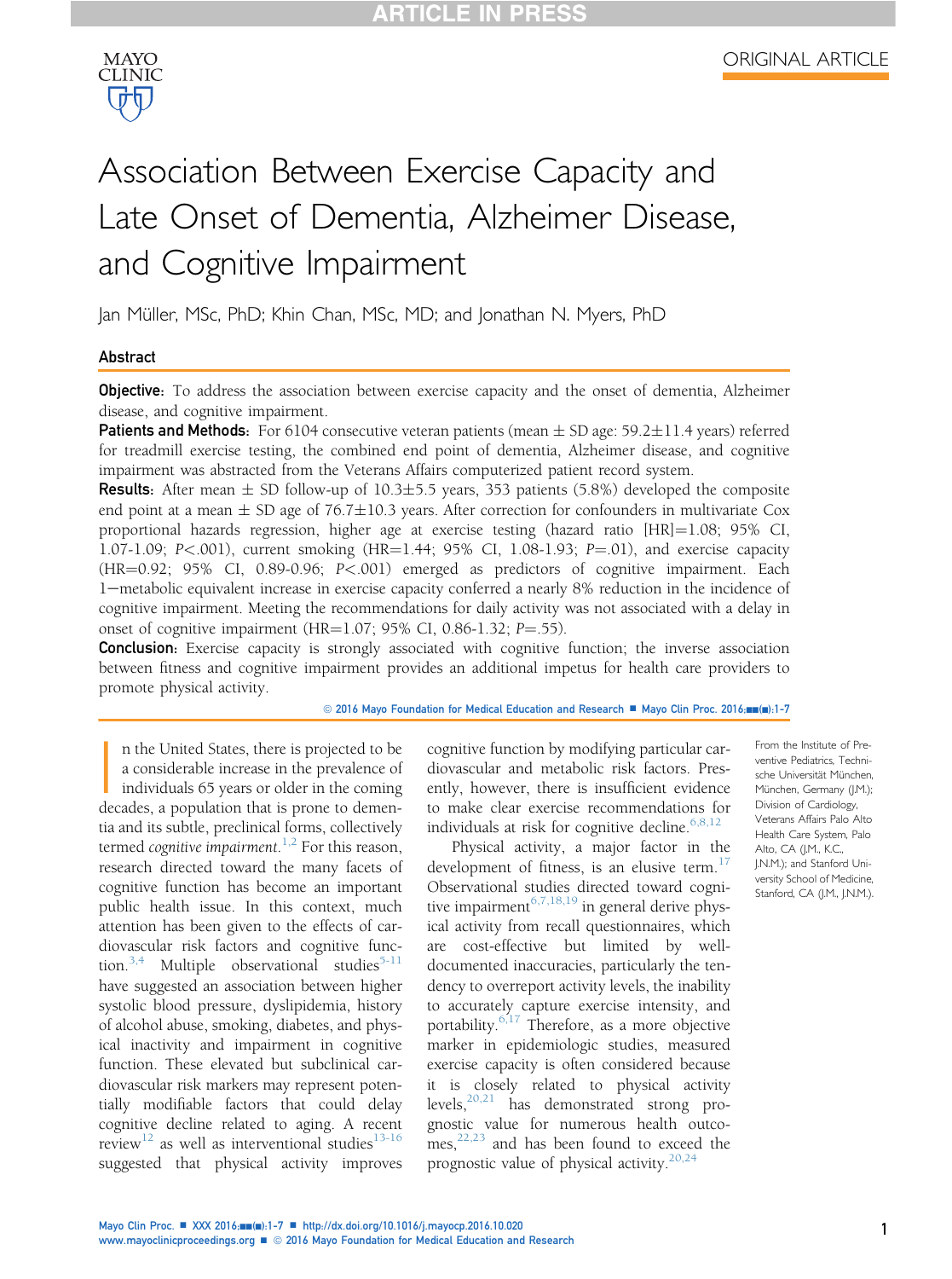The present study, therefore, addressed the question of whether exercise capacity, measured objectively during treadmill exercise testing, was associated with the onset of dementia, Alzheimer disease, or cognitive impairment.

### PATIENTS AND METHODS

### Study Participants

The study population consisted of 6104 veterans from the Veterans Exercise Testing Study cohort.<sup>[23](#page-6-0)</sup> As described previously,<sup>[23,24](#page-6-0)</sup> the Veterans Exercise Testing Study began in 1987 and is an ongoing, prospective evaluation of veterans referred for exercise testing for clinical reasons that was designed to address exercise test, clinical, and lifestyle factors and their association with health outcomes. From these exercise tests, the medical history was abstracted from the Veterans Affairs computerized medical records system.

Historical information was recorded at the time of the exercise test. $24$  Smoking was categorized as never, former, or current. Hypercholesterolemia was defined as a cholesterol level greater than 220 mg/dL (to convert to mmol/L, multiply by 0.0259), statin use, or both. Diabetes status was classified as use of insulin or oral hypoglycemic agents. Activity level was quantified by the answer to the following question: "At least 3 times a week, do you engage in some form of regular activity, such as brisk walking, jogging, bicycling, or swimming, long enough to work up a sweat, get your heart thumping, or become short of breath?" Participants who answered "no" to this question were considered as not meeting the minimal criteria for physical activity by the American College of Sports Medi-cine guidelines<sup>[25](#page-6-0)</sup> and were classified as physically inactive.

### Treadmill Exercise Testing

Participants underwent symptom-limited treadmill testing using an individualized ramp treadmill protocol as described previously.[23,24,26](#page-6-0) All tests were performed to maximal voluntary exhaustion or to standard criteria for termination, including moderately severe angina, greater than 2.0 mm of horizontal or downsloping ST depression, a sustained decrease in systolic blood pressure, or serious rhythm disturbances. Blood pressure was measured manually, and exercise capacity (in metabolic equivalents [METs]) was estimated from peak treadmill speed and grade. $^{21}$  $^{21}$  $^{21}$  Individuals whose tests were terminated prematurely because of orthopedic or other limitations were excluded.

## **Outcomes**

The primary outcome was a composite of cognitive impairment that included onset of dementia, Alzheimer disease, and early symptoms of cognitive disorder. All diagnoses were established by the treating physician. Relevant International Classification of Diseases, Ninth Revision codes included were 290.X (dementia), 331.X (Alzheimer disease), and 294.X (cognitive disorder and cognitive impairment). The outcomes were abstracted from the Veterans Affairs computerized medical records system for all patients as of December 2015. Herein, the term cognitive impairment is used for the composite end point.

### Data Analyses

All continuous variables are expressed as mean  $\pm$  SD, and all categorical variables are expressed as numbers and percentages.

Independent predictors of the onset of cognitive impairment were estimated using Cox proportional hazards analysis. Two separate models were developed. First, the effect of exercise variables, anthropometrics, cardiovascular risk factors, and medications were assessed in a univariate model. Second, all variables that exhibited a significant univariate association were tested multivariately. Variables included in the model were age at the time of the test, body mass index (BMI; calculated as calculated as the weight in kilograms divided by the height in meters squared), exercise capacity, history of cardiovascular disease (CVD), hypertension, dyslipidemia, cardiovascular medication use, alcohol abuse, smoking, and diabetes. Kaplan-Meier survival curves were generated to illustrate the association between exercise capacity and onset of cognitive impairment. Receiver operating characteristic curves were used to derive the cutoff value for highest sensitivity and specificity from the multivariate model.

For all the analyses, P<.05 was considered statistically significant. All the analyses were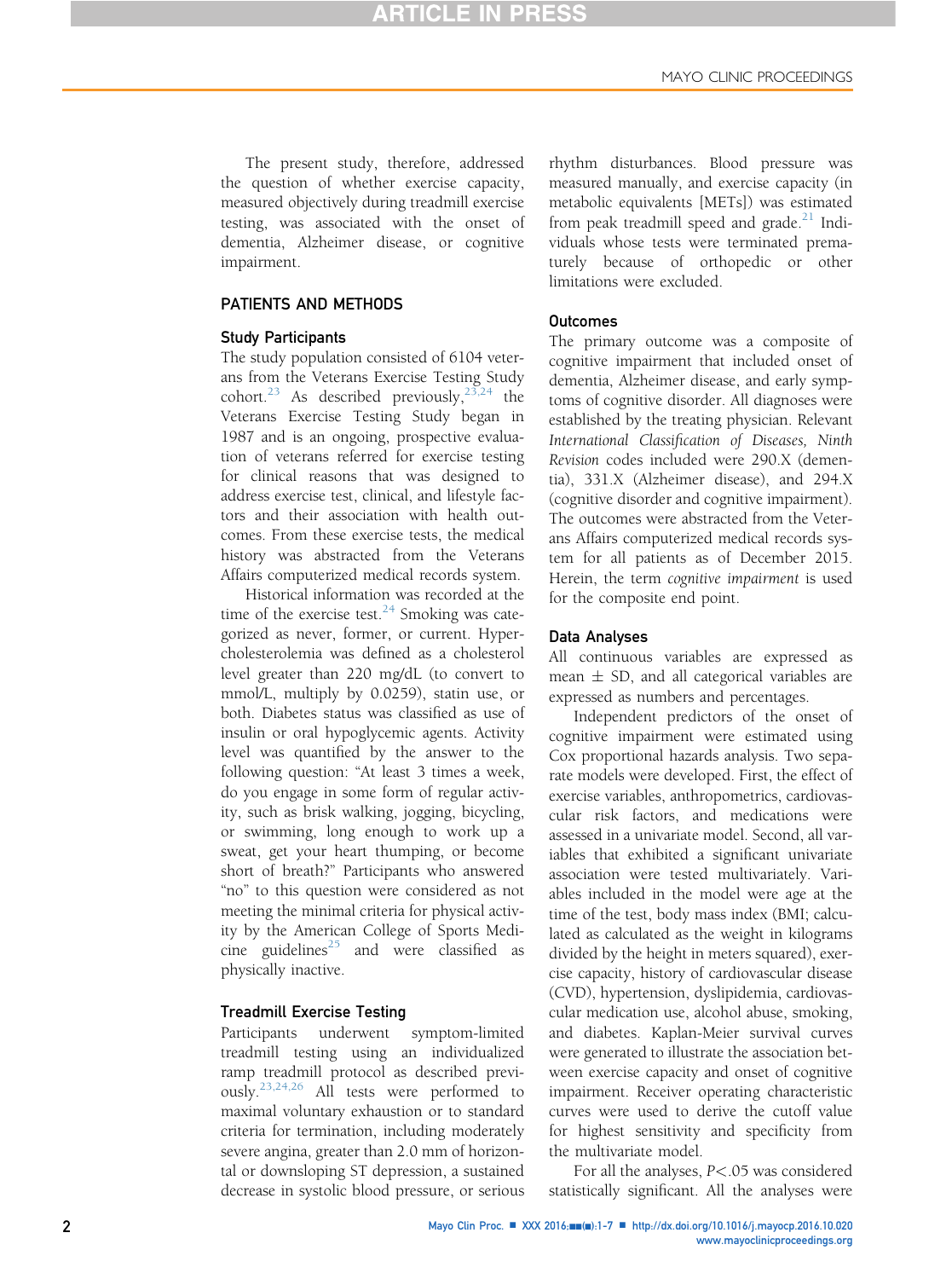performed using IBM SPSS Statistics for Windows, Version 23.0 software (IBM Corp). The illustration of relative risks for freedom from dementia or cognitive impairment among fitness categories was created using a spreadsheet software program (Microsoft Excel 2013; Microsoft Corp).

## **RESULTS**

Patient characteristics are displayed in Table 1. After mean  $\pm$  SD follow-up of 10.3 $\pm$ 5.5 years, 353 patients (5.8%) developed the combined end point of cognitive impairment at a mean  $\pm$  SD age of 76.7 $\pm$ 10.3 years.

Independent risk factors for cognitive impairment in the univariate model were higher age, lower BMI, lower exercise capacity, history of CVD, current smoker, and use of angiotensin-converting enzyme (ACE) inhibitors, antihypertensive agents, or statins ([Table 2](#page-3-0)). After correction for confounders in the multivariate model ([Table 2](#page-3-0)), predictors of cognitive impairment were higher age at the time of the exercise test (hazard ratio  $[HR] = 1.08; 95\% \text{ CI}, 1.07 - 1.09; P < .001)$ and higher exercise capacity ( $HR=0.92$ ; 95%

| TABLE 1. Characteristics of the 6104<br><b>Participants</b>                                                                                                                                                               | Study                                                                                                        |  |
|---------------------------------------------------------------------------------------------------------------------------------------------------------------------------------------------------------------------------|--------------------------------------------------------------------------------------------------------------|--|
| Characteristic                                                                                                                                                                                                            | Value                                                                                                        |  |
| Male sex (No. [%])                                                                                                                                                                                                        | 5888 (96.5)                                                                                                  |  |
| Age (y), mean $\pm$ SD                                                                                                                                                                                                    | $59.2 + 11.4$                                                                                                |  |
| Follow-up (y), mean $\pm$ SD                                                                                                                                                                                              | $10.3 + 5.5$                                                                                                 |  |
| <b>BMI</b>                                                                                                                                                                                                                | $29.0 + 5.3$                                                                                                 |  |
| Exercise capacity (MET), mean $\pm$ SD                                                                                                                                                                                    | $8.3 + 3.4$                                                                                                  |  |
| Risk factors (No. [%])<br><b>History of CVD</b><br>History of hypertension<br>History of dyslipidemia<br>History of drug use<br>History of alcohol abuse<br>History of diabetes<br>Current smoking<br>Physically inactive | 1450 (23.8)<br>3283 (53.8)<br>2318 (40.0)<br>155(2.5)<br>258(4.2)<br>992 (16.3)<br>1027(16.8)<br>2710 (44.4) |  |
| Medications (No. [%])<br><b>B-Blockers</b><br><b>ACF</b> inhibitors<br>Antihypertensive agents<br><b>Diuretics</b><br><b>Statins</b>                                                                                      | 1369 (22.4)<br>1469 (24.1)<br>991 (16.2)<br>426(7.0)<br>902 (14.8)                                           |  |
| $ACE = angiotensin-converting enzyme; BMI = body \text{ mass}$<br>$index$ $CVD =$ cardiovascular disease: MFT = metabolic                                                                                                 |                                                                                                              |  |

 $index; CVD = cardiovascular disease; MET = metalbolic$ equivalent.

CI, 0.89-0.96; P<.001). Each 1-MET increase in exercise capacity conferred a nearly 8% reduction in the incidence of the composite end point. Smoking increased the risk by 44.1% (HR=1.44; 95% CI, 1.08-1.93; P=.01), whereas higher BMI had a slight protective effect (HR=0.97; 95% CI, 0.94-0.99;  $P = .002$ ). Compared with the most fit group (exercise capacity >12 MET), the risk of cognitive impairment was progressively higher as fitness was lower  $(>9-12$  MET: HR=1.84; 95% CI, 1.12-3.04; P=.02; 6-9 MET: HR=2.80; 95% CI, 1.74-4.50; P<.001; and  $<$  6 MET: HR=4.42; 95% CI, 2.77-7.07; P<.001) ([Figure 1\)](#page-3-0).

Receiver operating characteristic curve analysis revealed that age older than 66.3 years, exercise capacity greater than 8.15 MET, and BMI less than 30.5 had the highest sensitivity and specificity for predicting the onset of dementia and cognitive impairment. [Figure 2](#page-4-0) illustrates freedom from the composite end point according to the 4 risk factors from the final multivariate model (age, BMI, smoking, and exercise capacity). Meeting the recommendations for daily activity was not associated with a delay in the onset of cognitive impairment in the univariate analysis  $(HR=1.07; 95\% \text{ CI}, 0.86-1.32; P=.55).$ 

### **DISCUSSION**

The present results suggest a strong association between objectively determined physical fitness and the development of cognitive impairment. This association holds true even after correction for multiple cardiovascular risk factors.

### Physical Fitness and Physical Activity

Exercise stimulates neurogenesis in the hippocampus and enhances gray and white matter volume in the prefrontal and temporal cortical regions, which seems to reflect a type of cognitive reserve. $27-29$  Exercise facilitates this process by improving blood flow and oxygen supply to these areas and distributing growth factors and brain-derived neurotrophic factor.[12,28](#page-6-0) These factors decrease extracellular amyloid-ß plaques, which are suggested to be the "putative culprit" of Alzheimer disease and other cognitive disorders.<sup>[30-32](#page-6-0)</sup>

Many large cohort studies have previously addressed the potential beneficial effects of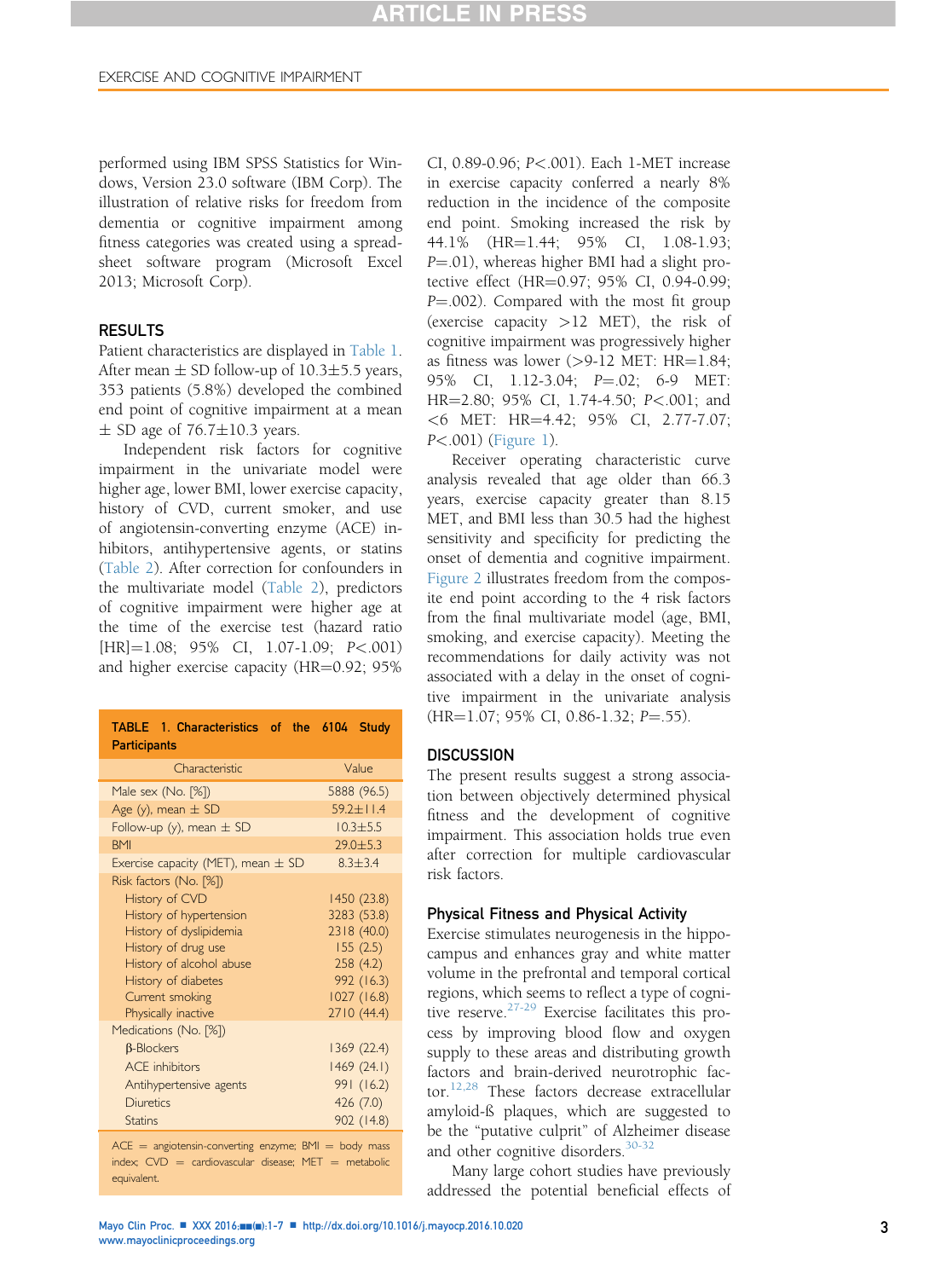| "TABLE 2. Univariate and Multivariate Cox Proportional Hazards Analysis for Independent Predictors of Dementia in 6104 Veterans |        |                        |                      |       |                        |                     |  |
|---------------------------------------------------------------------------------------------------------------------------------|--------|------------------------|----------------------|-------|------------------------|---------------------|--|
|                                                                                                                                 |        | Univariate model       |                      |       | Multivariate model     |                     |  |
| Predictor                                                                                                                       | Wald   | Hazard ratio (95% CI)  | $P$ value            | Wald  | Hazard ratio (95% CI)  | $P$ value           |  |
| Age $(y)$                                                                                                                       | 257.51 | $1.09$ $(1.08 - 1.10)$ | < 0.01 <sup>b</sup>  | 149.1 | $1.08$ $(1.07 - 1.09)$ | < 0.01 <sup>b</sup> |  |
| <b>BMI</b>                                                                                                                      | 15.59  | $0.95(0.93-0.98)$      | < 0.001 <sup>b</sup> | 9.16  | $0.97(0.94-0.99)$      | .002 <sup>b</sup>   |  |
| Exercise capacity (MET)                                                                                                         | 84.40  | $0.84$ (0.81-0.87)     | $< 0.001^b$          | 14.19 | $0.92(0.89 - 0.96)$    | < 0.01 <sup>b</sup> |  |
| History of CVD                                                                                                                  | 4.83   | $1.30(1.03 - 1.65)$    | .03 <sup>b</sup>     | 0.78  | $0.90(0.70 - 1.14)$    | .38                 |  |
| History of hypertension                                                                                                         | 3.29   | $1.22(0.98 - 1.45)$    | .07                  |       |                        |                     |  |
| History of dyslipidemia                                                                                                         | 0.83   | $1.10(0.89 - 1.37)$    | .36                  |       |                        |                     |  |
| History of drug use                                                                                                             | 0.05   | $1.10(0.49 - 2.47)$    | .82                  |       |                        |                     |  |
| History of alcohol abuse                                                                                                        | 0.29   | $1.19(0.63 - 2.24)$    | .59                  |       |                        |                     |  |
| History of diabetes                                                                                                             | 3.45   | $1.31(0.99 - 1.73)$    | .06                  |       |                        |                     |  |
| Current smoker                                                                                                                  | 8.29   | $1.48$ (1.14-1.95)     | .004 <sup>b</sup>    | 6.03  | $1.44$ (1.08-1.93)     | .01 <sup>b</sup>    |  |
| Physically inactive                                                                                                             | 0.36   | $1.07(0.86 - 1.32)$    | .55                  |       |                        |                     |  |
| $\beta$ -Blockers                                                                                                               | 1.42   | $1.17(0.91 - 1.50)$    | .23                  |       |                        |                     |  |
| <b>ACE</b> inhibitors                                                                                                           | 5.84   | $1.36$ (1.06-1.75)     | .02 <sup>b</sup>     | 0.06  | $1.04(0.79 - 1.36)$    | .81                 |  |
| Antihypertensive agents                                                                                                         | 6.05   | $1.38$ $(1.07 - 1.79)$ | .02 <sup>b</sup>     | 0.01  | $1.01 (0.77 - 1.31)$   | .99                 |  |
| <b>Diuretics</b>                                                                                                                | 1.83   | $1.38(0.86 - 2.21)$    | .18                  |       |                        |                     |  |
| <b>Statins</b>                                                                                                                  | 7.19   | $1.55$ (1.13-2.14)     | .007 <sup>b</sup>    | 1.89  | $1.27(0.90 - 1.80)$    | .17                 |  |
|                                                                                                                                 |        |                        |                      |       |                        |                     |  |

### <span id="page-3-0"></span>TABLE 2. Univariate and Multivariate Cox Proportional Hazards Analysis for Independent Predictors of Dementia in 6104 Veterans<sup>a</sup>

 $ACE = \text{angiotension-converting enzyme; BMI} = \text{body mass index; CVD} = \text{cardiovascular disease; MET} = \text{metabolic equivalent.}$ **bStatistically significant.** 

> physical activity on cognitive function, and these studies suggest a dose-dependent relationship.[6,19,33-35](#page-5-0) We did not observe an association between the physical activity criteria used and the end point in univariate analysis.





However, accurate assessment of physical activity, particularly self-assessment, can be fraught with imprecision, as outlined in recent reviews by Hamer and Chida<sup>[33](#page-6-0)</sup> and Kirk-Sanchez and McGough<sup>[12](#page-6-0)</sup> in the context of cognitive decline. Studies using objective measures of fitness from maximal exercise testing are generally small but have characterized an association between peak oxygen uptake (the gold standard measure of physical fitness) and brain plasticity,  $36$  hippocampal volume,  $37$ brain atrophy, and tissue density.<sup>[29](#page-6-0)</sup>

The present findings are the first, to our knowledge, to determine that objectively measured physical fitness established by treadmill exercise testing is negatively associated with future onset of cognitive impairment. Moreover, the end point is more precise than that of previous studies because we relied on a diagnosis of dementia, Alzheimer disease, or cognitive impairment established by a clinician and not on a surrogate measure, as was the case in other reports.  $6-8,18,38$ 

Physical fitness was also a more powerful predictor of risk than was physical activity in the present study. Evidence that physical fitness exceeds the prognostic value of physical activity has been suggested in previous reports,  $20,24,39$  but because few studies have quantified both physical activity patterns and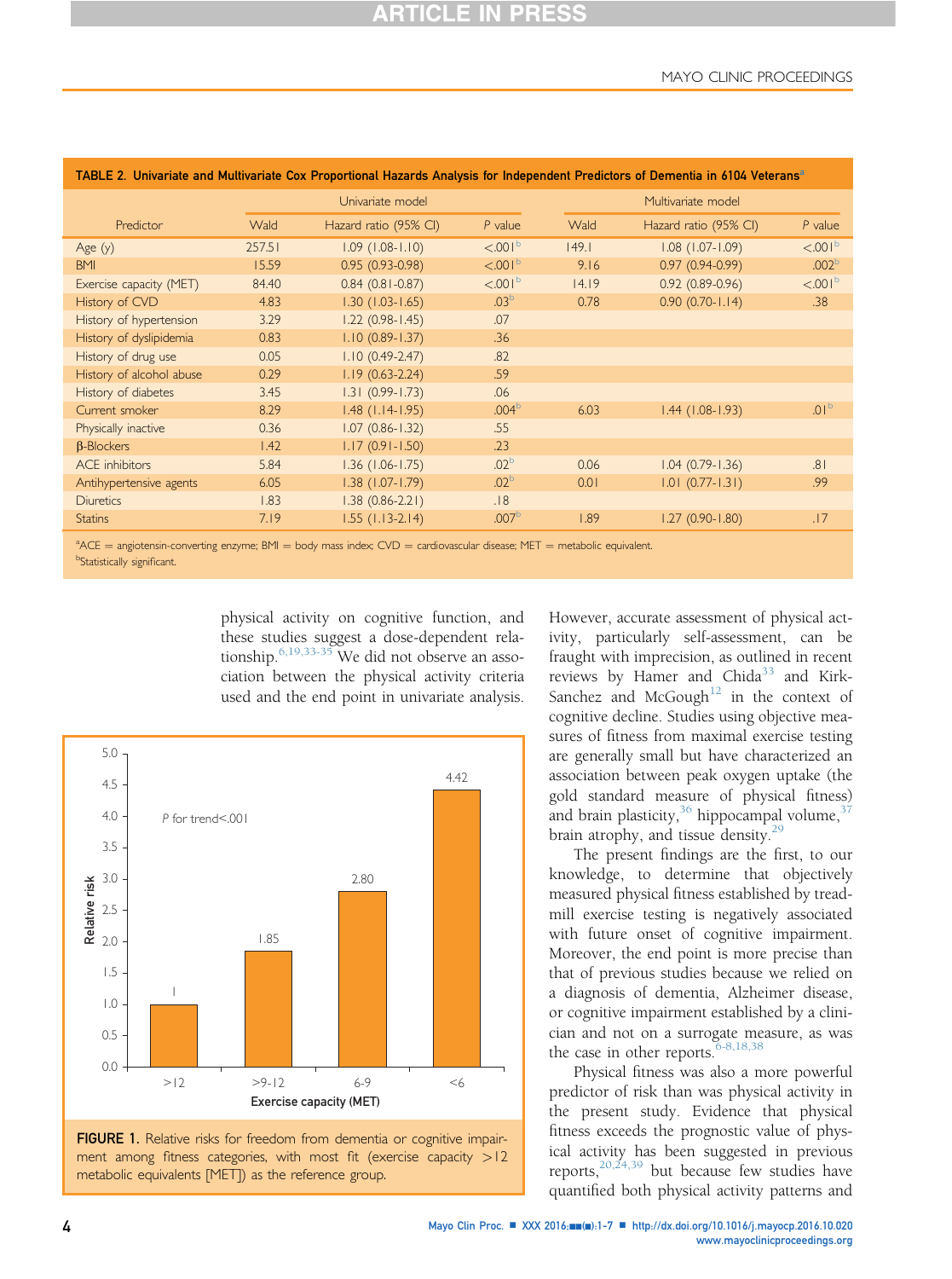# **ARTICLE IN PRESS**

### <span id="page-4-0"></span>EXERCISE AND COGNITIVE IMPAIRMENT

objectively determined fitness in the same cohort, this issue requires further exploration. $17$  In a recent report on all-cause mortality, $24$  meeting the physical activity guidelines provided significant net reclassification, but significantly greater risk reclassification was provided by fitness level. Unfortunately, these 2 terms are frequently used interchangeably because they are related to one another. However, one is a behavior (physical activity) and one an attribute (fitness), and, thus, they have different implications physiologically and in terms of outcomes. Given the present and previous results, more attention should be given to the potential associations among physical activity, fitness, and the prevention of cognitive disorders. This is particularly notable given that high-intensity interval training has recently been promoted in cardiac rehabilitation programs. $40,41$ 

### Cardiovascular Risk Factors

Exercise mediates cardiovascular risk factors that are linked to cognitive decline by improving blood pressure, lipid levels, inflammation, glucose tolerance, and endothelial function.<sup>[3,12,33](#page-5-0)</sup> The most critical factor in this context might be hyperinsulinemia. It is known to drive brain amyloid metabolism, which is suggested to be a major underlying factor in Alzheimer disease and other cognitive disorders. $31,32$  The findings from the present study are in agreement with previous studies reporting an association between cardiovascular risk factors and various end points related to cognitive functioning.<sup>[3-5,8,38](#page-5-0)</sup> Similar to the study by Arntzen et al,  $38$  history of CVD as well as smoking showed a significant increase in the probability of developing cognitive impairment. Hypertension and diabetes also tended to worsen the composite outcome in this study. Note that antihypertensive drugs, ACE inhibitors, and statins, widely used for the primary and secondary prevention of CVD, seemed to enhance the probability of cognitive impairment in this cohort. However, the general role of these drugs in the onset of dementia or delay in its progression is not completely understood. Observational studies suggest a beneficial effect of statins,  $42$  whereas the effect of ACE inhibitors has been debated. $43$  Ultimately, it is difficult to distinguish the effect of the drug itself vs an





improvement in the cardiovascular risk factor. The present results suggest the latter because there was no effect of these drugs in the multivariate model.

Similar to the findings of the Tromsø Study in men, $38$  the effect of the major cardiovascular risk factors in the present study was minimal. In the Tromsø cohort, only smoking persisted as a risk factor for cognitive impairment in each of their 3 cognitive outcomes after adjusting for confounders. In previous studies assessing risk of CVD, smoking was found to have a stronger prognostic value than diabetes and hyper-tension, particularly in males.<sup>[44](#page-6-0)</sup>

In general, it must be assumed that the effect of age and exercise capacity in the multivariate model exceeded the effect of the other cardiovascular risk factors; undoubtedly, the probability of diabetes, hypertension, history of CVD, and medication use is higher in those with advanced age. Nevertheless, because exercise capacity remained an independent predictor of risk in the multivariate model, it suggests that those with higher physical fitness may engage in exercise to a greater extent and, therefore, have not only a higher exercise capacity but also a more favorable cardiovascular risk profile.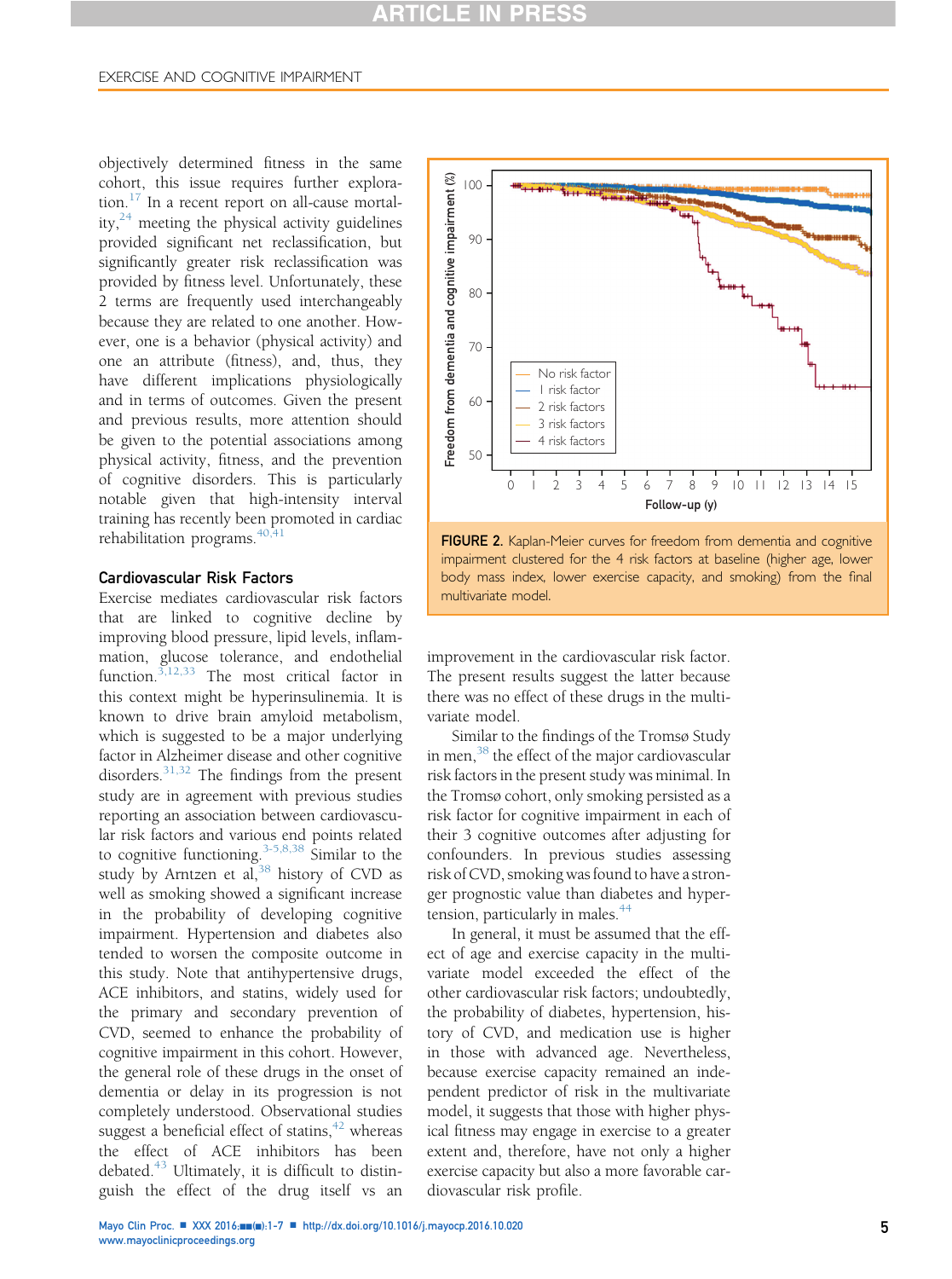# **ARTICLE IN PRESS**

### <span id="page-5-0"></span>The Role of BMI

The observation that higher BMI was associated with lower incidence of cognitive impairment is surprising on the surface but is in agreement with previous studies in different ethnic groups. $45$  However, the literature is controversial regarding midlife or late-life adiposity and its influence on cognition. Although this issue requires further exploration, the possibility that higher weight may be favorably related to cognition suggests a form of an obesity paradox as is currently observed for cardiovascular mortality. $46,47$ 

In general, overweight and obese individuals are at higher risk for cognitive impairment because adiposity worsens almost all modifiable cardiovascular risk factors that are linked to various metrics of cognitive burden.<sup>3,12,38,48,49</sup> It has been suggested that the relation between BMI and cognitive function does not sufficiently reflect body composition and body metabolism, particularly in elderly populations, which may partially explain the U-shaped curve between BMI and cognitive impairment. $45$  It has, therefore, been proposed that hyperinsulinemia, glucose intolerance, diabetes, and other factors, such as hypertension, dyslipidemia, and inflammation, be considered as causal pathways and not just as confounders.<sup>31</sup> Although this research is beyond the scope of the present study, considering the ongoing obesity epidemic in the United States, particularly in children, it underscores calls for action by professional groups to reduce the burden of obesity. $50$ 

#### Limitations

Cognitive morbidity before exercise testing could not be entirely ruled out because it was not part of the screening procedure. However, most of the cases of dementia and cognitive impairment developed long after baseline testing ([Figure 2\)](#page-4-0), suggesting no reverse causality. This study sample consisted almost entirely of men, and the results may not be applicable to women. Several risk factors, including physical inactivity, smoking, drug or alcohol abuse, and cardiovascular history, were based on recall and, therefore, may not have been defined precisely. Moreover, there was no information accessible to determine changes in these risk factors throughout follow-up. The composite end point of

dementia, Alzheimer disease, and cognitive impairment neglects the different types of cognitive disorders, but because of limited numbers, it was not possible to assess these categories of cognitive impairment separately.

### **CONCLUSION**

Exercise capacity is independently and inversely associated with the onset of dementia, Alzheimer disease, and cognitive impairment even after correction for multiple cardiovascular risk factors, such as smoking and physical inactivity. The inverse association between fitness and cognitive impairment provides an additional impetus for health care providers to promote physical activity.

Abbreviations and Acronyms:  $ACE =$  angiotensinconverting enzyme;  $BMI =$  body mass index;  $CVD =$  cardiovascular disease;  $HR =$  hazard ratio;  $MET =$  metabolic equivalent

**Grant Support:** This study was supported by a Marie Curie International Research Staff Exchange Scheme Fellowship within the Seventh European Community Framework Programme (J.M.).

Correspondence: Address to Jan Müller, MSc, PhD, Institute of Preventive Pediatrics, Technische Universität München, Uptown München-Campus D, Georg-Brauchle-Ring 60/62, 80992 München, Germany ([j.mueller@tum.de\)](mailto:j.mueller@tum.de).

### **REFERENCES**

- 1. U.S. Census Bureau projections show a slower growing, older, more diverse nation a half century from now. US Census Bureau website. [https://www.census.gov/newsroom/releases/archives/](https://www.census.gov/newsroom/releases/archives/population/cb12-243.html) [population/cb12-243.html](https://www.census.gov/newsroom/releases/archives/population/cb12-243.html). Published December 12, 2012. Accessed March 4, 2016.
- 2. Nelson ME, Rejeski WJ, Blair SN, et al. Physical activity and public health in older adults: recommendation from the American College of Sports Medicine and the American Heart Association. Circulation. 2007;116(9):1094-1105.
- 3. Grodstein F. Cardiovascular risk factors and cognitive function. Alzheimers Dement. 2007;3(2 suppl):S16-S22.
- 4. Leritz EC, McGlinchey RE, Kellison I, Rudolph JL, Milberg WP. Cardiovascular disease risk factors and cognition in the elderly. Curr Cardiovasc Risk Rep. 2011;5(5):407-412.
- 5. Hugenschmidt CE, Hsu FC, Hayasaka S, et al. The influence of subclinical cardiovascular disease and related risk factors on cognition in type 2 diabetes mellitus: the DHS-Mind study. J Diabetes Complications. 2013;27(5):422-428.
- 6. van Gelder BM, Tijhuis MA, Kalmijn S, Giampaoli S, Nissinen A, Kromhout D. Physical activity in relation to cognitive decline in elderly men: the FINE Study. Neurology. 2004;63(12):2316-2321.
- 7. Weuve J, Kang JH, Manson JE, Breteler MM, Ware JH, Grodstein F. Physical activity, including walking, and cognitive function in older women. JAMA. 2004;292(12):1454-1461.
- 8. Yaffe K, Vittinghoff E, Pletcher MJ, et al. Early adult to midlife cardiovascular risk factors and cognitive function. Circulation. 2014;129(15):1560-1567.